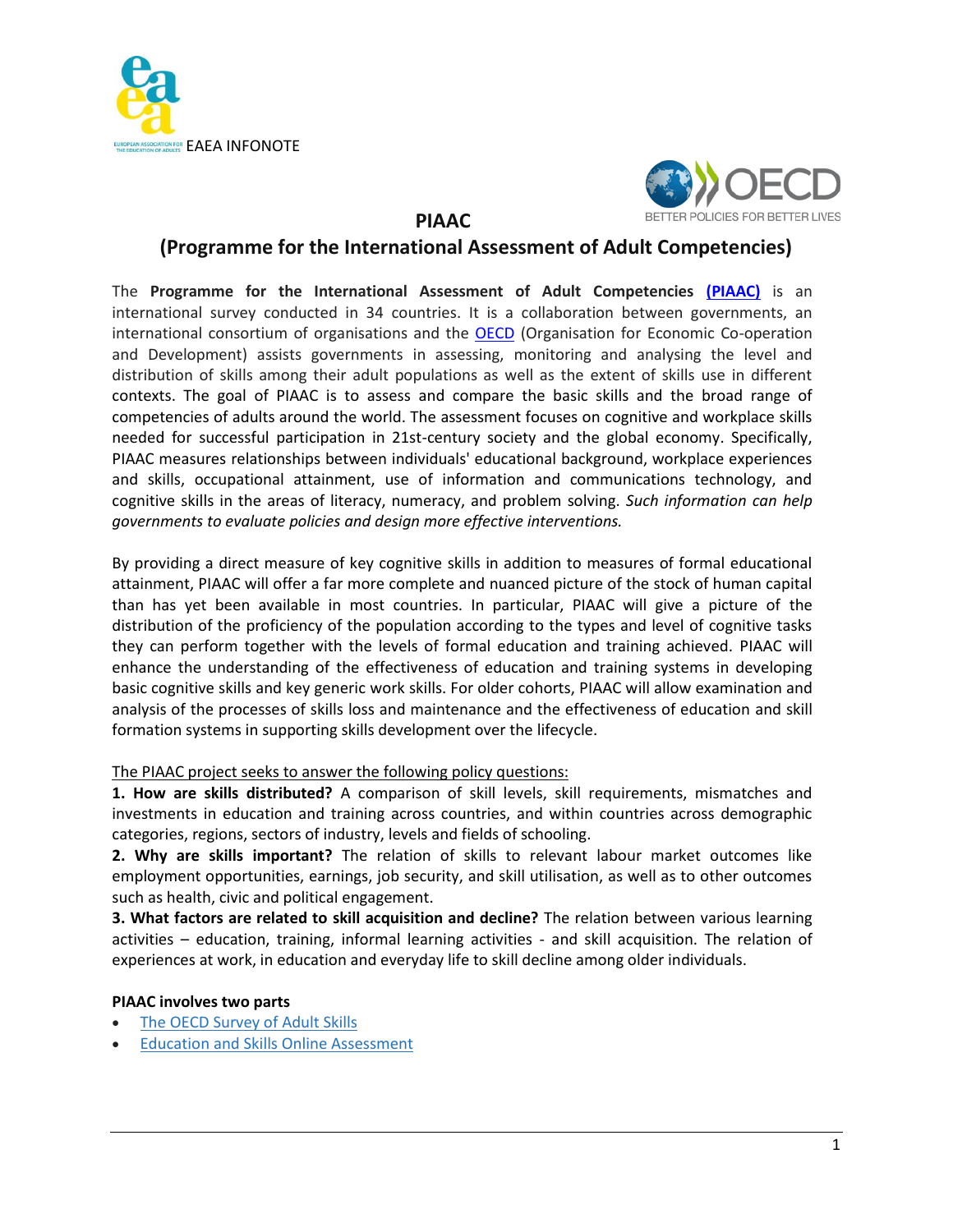

## **I . OECD SURVEY OF ADULT SKILLS**

PIAAC is a complex assessment: the data collection is being conducted in multiple languages, in numerous countries with diverse populations, cultures, education and life experiences.

- The survey involves interviewing 5 000 adults aged 16 to 65 in their homes 5 000 in each participating country; countries can choose larger samples to obtain more detailed information about groups of interest (e.g. younger cohorts).
- Literacy and numeracy skills and their ability to solve problems in technology-rich environments are assessed;
- A broad range of information from the adults taking the survey, including how their skills are used at work and in other contexts such as the home and the community are collected.
- Respondents answer questions via computer, although they can opt to complete a pencil-andpaper version of the survey.
- National authorities in participating countries are responsible for sampling, translating survey instruments and questionnaires, collecting and processing data.

## **Where is the survey undertaken?**

l

Two rounds of the Survey of Adult Skills are under way: Round 1 (2008-13) with 24 participating countries, whose results will be released in October 2013, and Round 2 (2012-16) with 9 participating countries, whose results will be released in 2016. A third round is scheduled to begin in May 2014. 1 **First results will be released on 8 October 2013**



<sup>&</sup>lt;sup>1</sup> Participating countries: Australia, Austria, Belgium, Canada, Chile, the Czech Republic, Denmark, Estonia, Finland, France, Germany, Greece, \*Indonesia, Ireland, Israel, Italy, \*Lithuania, Japan, Korea, the Netherlands, New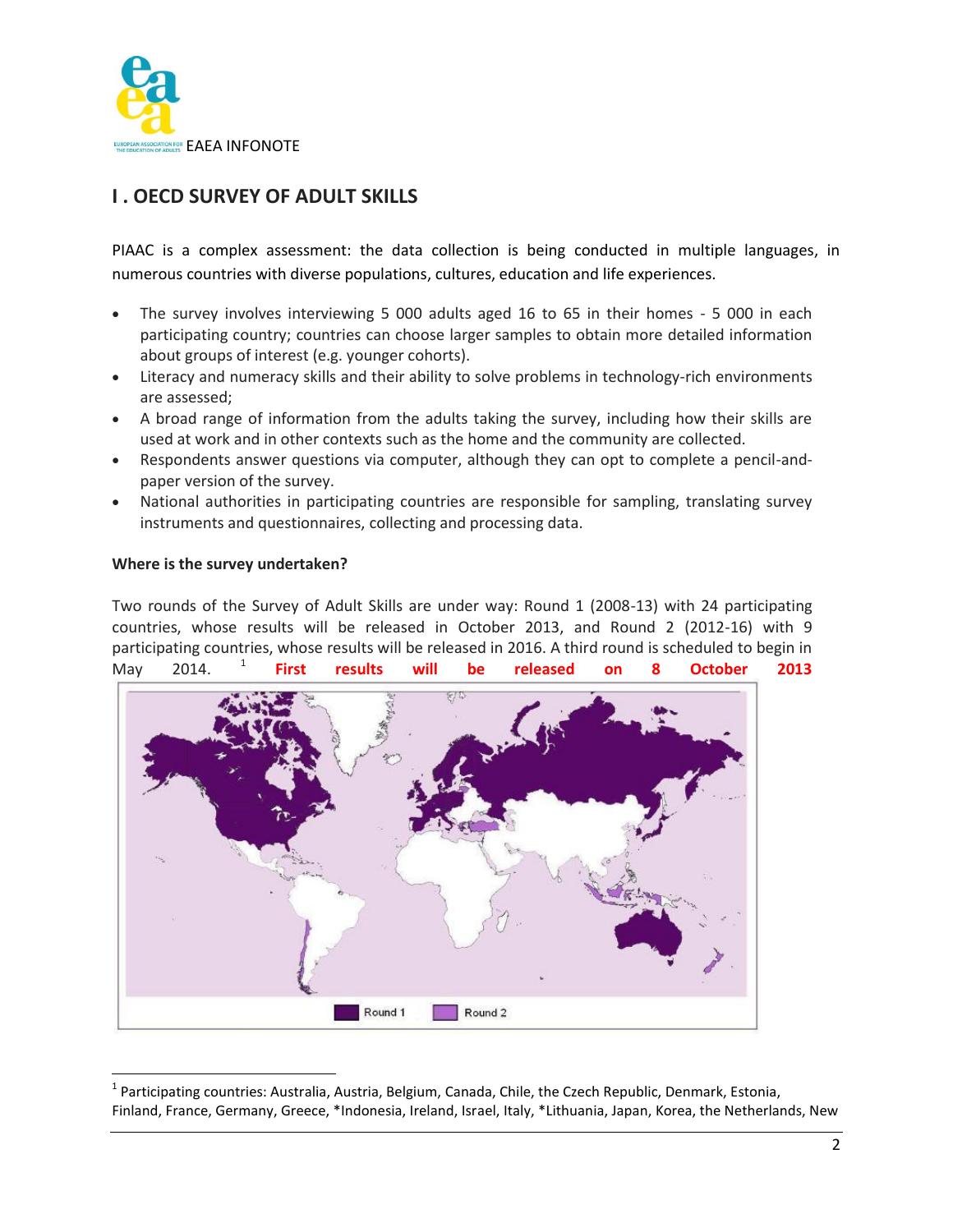

An important element of the "added value" of the OECD Survey of Adult Skills compared with national surveys is its international comparative dimension.

## **The survey is designed**

- to be valid cross-culturally, cross-nationally and cross-language
- for countries to be able to administer the survey in their national languages and still obtain comparable results
- to provide comparative analysis of skill-formation systems and their outcomes, and international benchmarking regarding adult skills

## **Main Elements of the Survey**



a. **The direct-assessment component** of the survey evaluates the skills of adults in three domains: literacy, numeracy and problem solving in technology-rich environments. These skills are necessary in a broad range of contexts, from education through work to everyday life [\(free](http://www.keepeek.com/Digital-Asset-Management/oecd/education/literacy-numeracy-and-problem-solving-in-technology-rich-environments_9789264128859-en)  [preview\).](http://www.keepeek.com/Digital-Asset-Management/oecd/education/literacy-numeracy-and-problem-solving-in-technology-rich-environments_9789264128859-en)

Zealand, Norway, Poland, \*the Russian Federation, \*Singapore, the Slovak Republic, Slovenia, Spain, Sweden, Turkey, the United Kingdom, and the United States.

\*OED partner country

 $\overline{\phantom{a}}$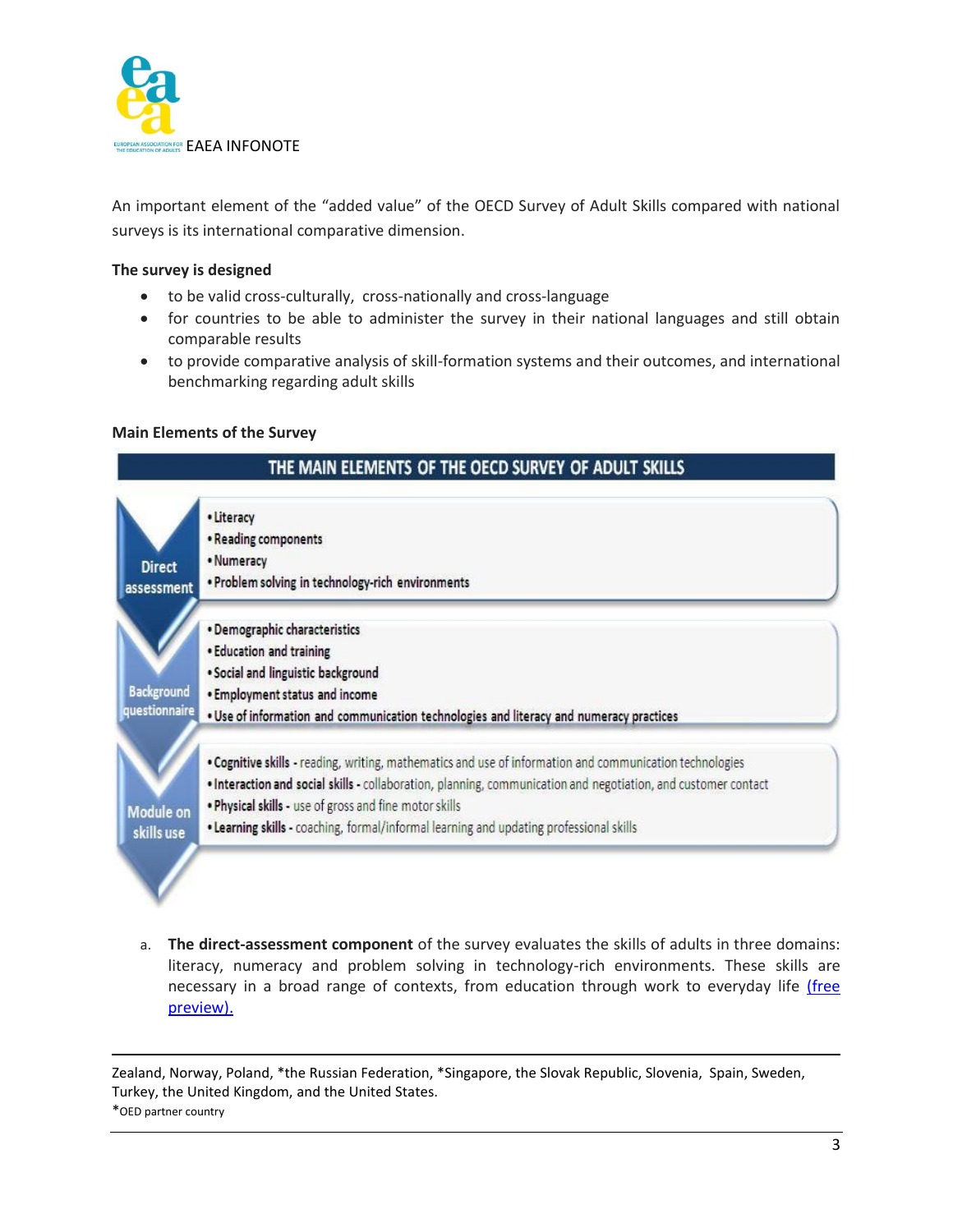

- b. **The PIAAC background questionnaire** includes a range of information regarding the factors which influence the development and maintenance of skills such as education, social background, engagement with literacy and numeracy and ICTs, languages, as well as information on outcomes which may be related to skills. Information is collected on the current activity of respondents, employment status and income. In terms of non-economic outcomes, PIAAC includes questions on health status, volunteering, political efficacy and social trust.
- c. **Module on Skills Use -** The survey uses an innovative "job-requirements approach" to ask adults who are employed about a number of generic skills they use in the workplace. The survey asks adults how intensively and how frequently they use these skills at work. Information is also collected about four broad categories of generic work skills: cognitive skills, interaction and social skills, physical skills, and learning skills.
	- **Cognitive skills** encompass reading, writing, mathematics and the use of information and communication technologies.
	- **Interaction and social skills** cover collaboration and co-operation, planning work and use of time for oneself and others, communication and negotiation, and customer contact (e.g. selling products and services and advising).
	- **Physical skills** involve the use of gross and fine motor skills.
	- **Learning skills** cover activities such as instructing others, learning (formally or informally), and keeping up-to-date with developments in one's professional field. In addition all respondents are asked about the frequency and intensity of their reading and numeracy related activities as well as their use of ICTs at home and in the community.

## **Who benefits from the OECD Survey of Adult Skills**

- Educators, policy makers, labour economists and experts can use survey information to develop economic, education and social policies that will continue to enhance the skills of adults.
- Development agencies, international organisations, and other development partners can use the evidence from the data analysis to provide advisory services and support to countries.
- The ultimate beneficiaries could be citizens across participating countries who will benefit from more effective policy development and implementation.

## **Link to previous international surveys**

The OECD Survey of Adult Skills builds on knowledge and experiences from two international surveys of adult skills – the International Adult Literacy Survey [\(IALS\)](http://nces.ed.gov/surveys/all/faq_ials.asp) (1994-98) and the Adult Literacy and Life Skills Survey [\(ALL\)](http://nces.ed.gov/surveys/all) (2004-07). PIAAC enhances and expands on these previous assessments' frameworks and, at the same time, improves upon their design and methodologies.

The OECD survey considerably extends the scope of measuring adult skills to include those skills relevant to the digital age, particularly in the domains of literacy and problem solving. PIAAC also breaks new ground by introducing a self-reported measure of the use of skills at work.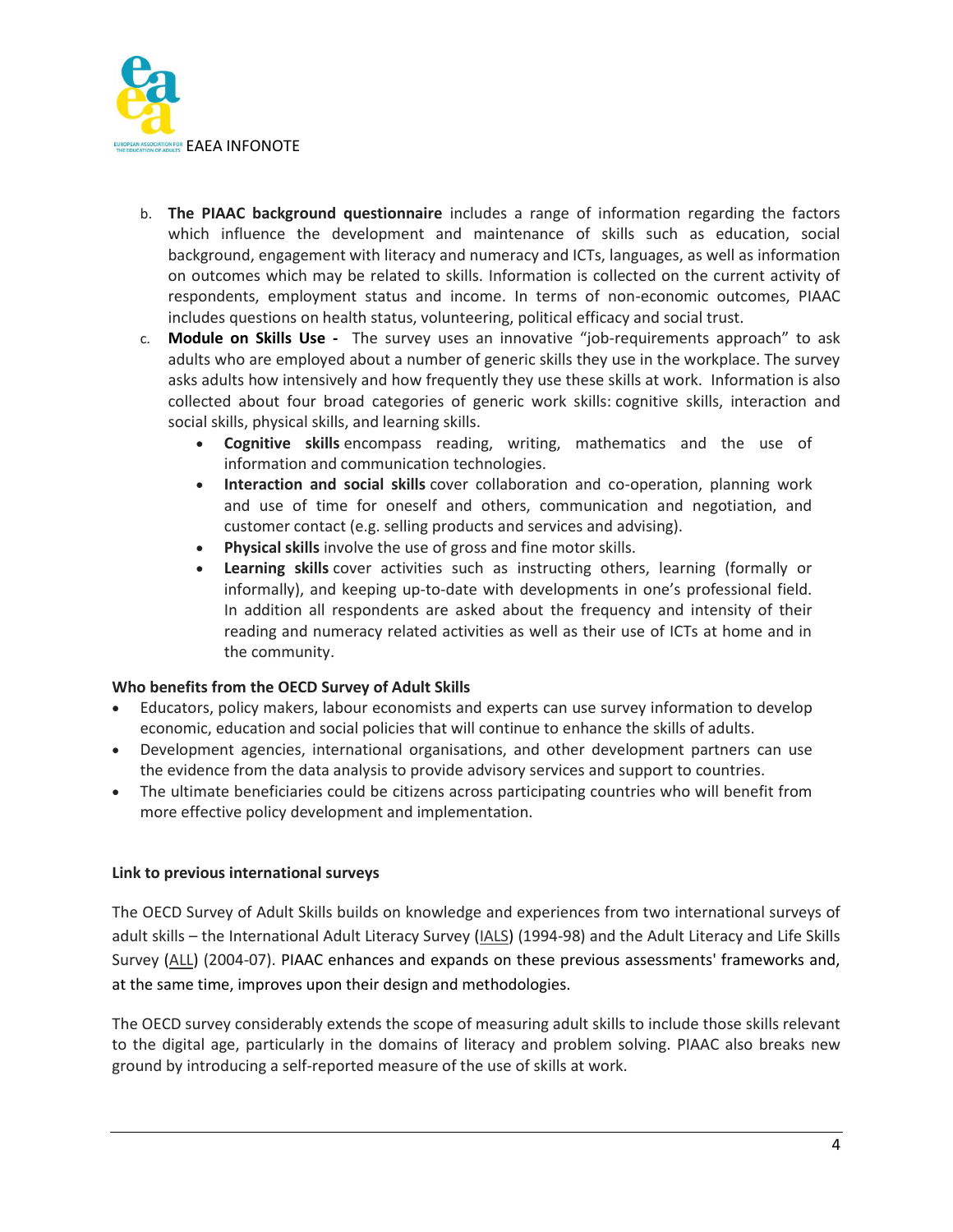

*The links between the three surveys will allow literacy levels to be compared over a 13-17-year period for some countries.*

| Links between skills assessed in the OECD Survey of Adult Skills, ALL and IALS |                                                        |                                                      |
|--------------------------------------------------------------------------------|--------------------------------------------------------|------------------------------------------------------|
| $OECD (2008 - 2013)$                                                           | ALL (2004-2007)                                        | IALS (1994-1998)                                     |
|                                                                                | <b>Prose literacy</b>                                  | <b>Prose literacy</b>                                |
|                                                                                | <b>Document literacy</b>                               | <b>Document literacy</b>                             |
| <b>Literacy</b><br>(combined<br>and<br>prose<br>document)                      | <b>Literacy</b><br>combined<br>prose and<br>document*) | <b>Literacy</b><br>(combined<br>prose and document*) |
| <b>Reading components</b>                                                      |                                                        |                                                      |
|                                                                                |                                                        | <b>Quantitative literacy</b>                         |
| <b>Numeracy</b>                                                                | <b>Numeracy</b>                                        |                                                      |
|                                                                                | <b>Problem solving</b>                                 |                                                      |
| Problem solving in technology-rich<br>environments                             |                                                        |                                                      |

## **Using Data from the Survey of Adult Skills for Policy Decision Making**

When establishing the PIAAC strategy, emphasis has been placed on being able to inform policies relevant to the following overarching themes:

- adult competencies and their individual as well as aggregate economic and social outcomes;
- the design and quality of education systems and levels and distributions of adult competencies;
- enhancing the prospects of adults at risk;
- improving school-to-work transitions and reducing youth unemployment;
- population ageing and lifelong learning;

Therefore the data from this survey will facilitate a better understanding of:

- Performance of education and training systems
- The extent and dimensions of illiteracy and poor literacy
- Gaps between labour markets and education and training
- Equity levels in access to education and intergenerational mobility
- Young people's transition from education to work
- Identification of at-risk populations
- Links between key cognitive skills and variables, such as demographics, educational background, health, etc.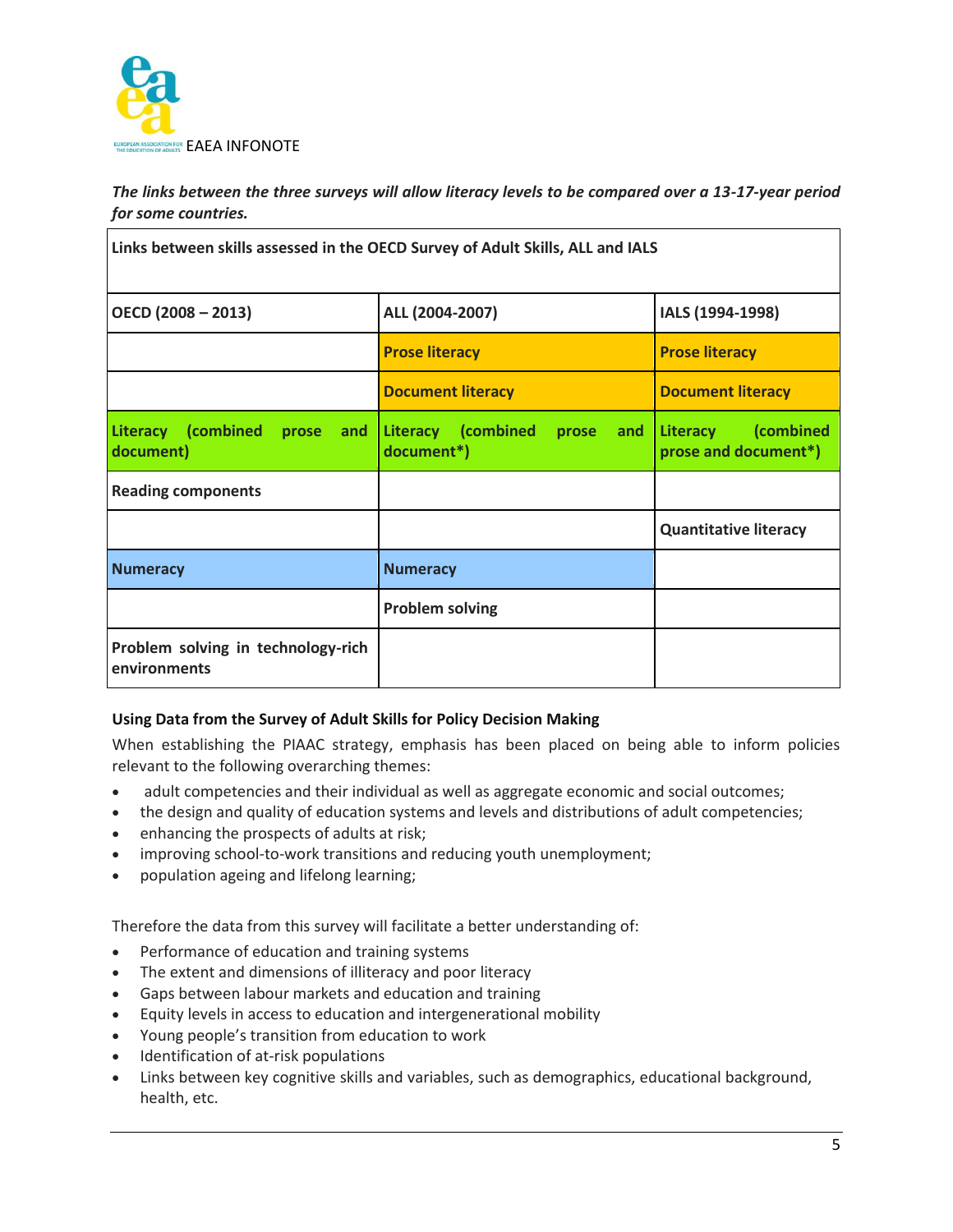

## **II. EDUCATION AND SKILLS ONLINE ASSESSMENT**

## *The Online Version of PIAAC (in cooperation OECD and the European Union)*

*Education and Skills (E&S) Online* is an **assessment tool** designed to provide individual level results that are linked to the survey measures. *E&S Online* measures a set of skills, including being able to understand and use printed and electronic texts, reason with numbers, and solve problems in technology environments.

## **The Main Elements of Education & Skills Online Assessment**

*E&S Online* is a fully computerised measure, available over the internet. **It allows individuals to choose which skills they want to assess**. They can elect to get information on their reading component skills, problem-solving skills and on selected non-cognitive skills. *E&S Online* is available in several languages: English (Canada, Ireland, UK, US), French (Canada, France), Spanish (Spain, US), Czech, Italian and Japanese.



## **What information will be provided?**

*E&S Online* will provide individuals and/or organisations with an easy-to-read report after the completion of the assessment. These reports will characterise the strengths and weaknesses in each cognitive area assessed. Scores will be reported in terms of described proficiency levels that capture the progression of task complexity and difficulty. In addition individuals and/or organisations will be able to benchmark their results against the OECD Survey of Adult Skills results from their country and internationally.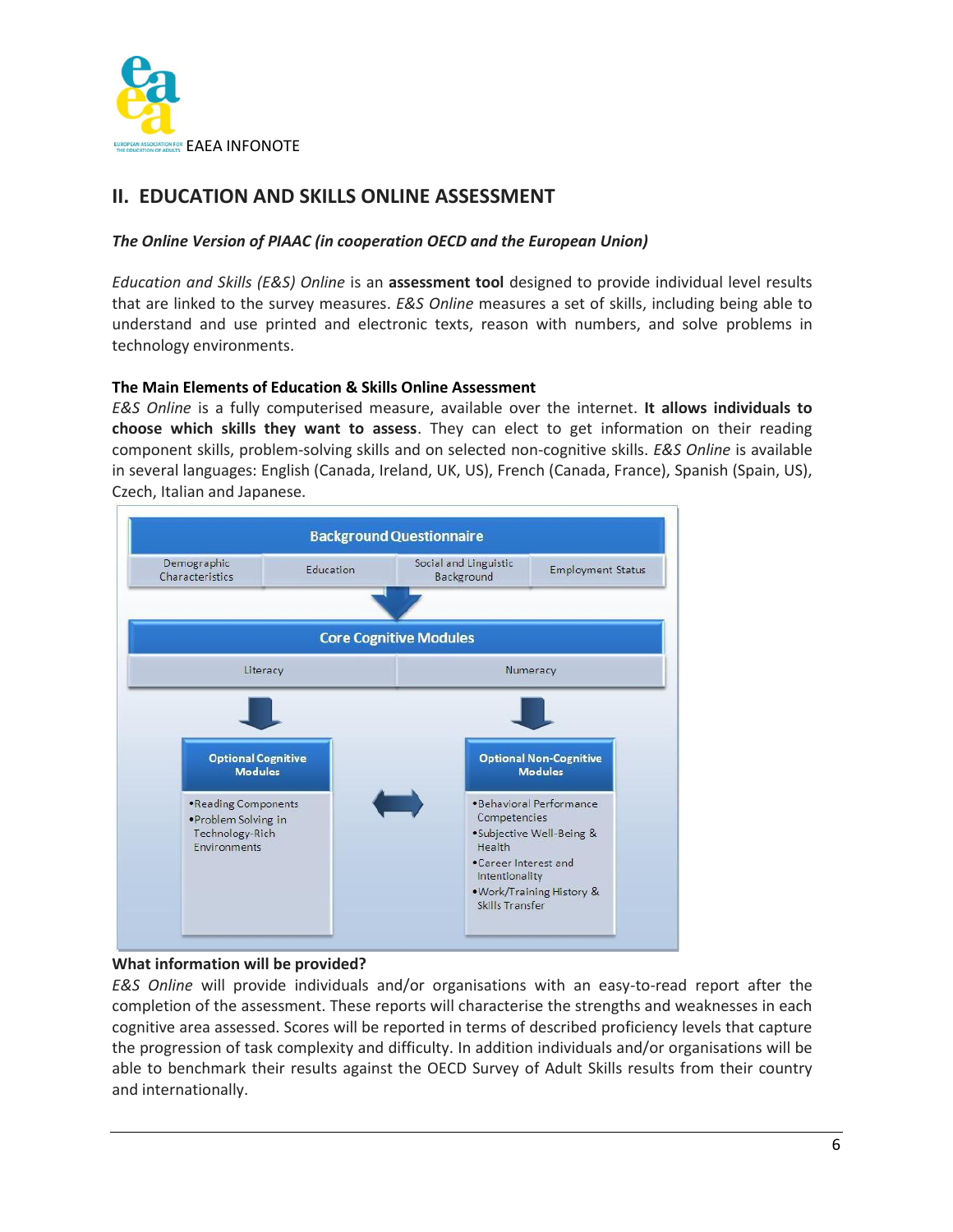

#### **Who can take the assessment?**

- Researchers who would like to have access to tests that could allow benchmarking to deepen and complement the results of their assessment efforts at a national or regional level.
- Organisations concerned with adult literacy and numeracy who seek literacy level benchmarks to compare with results of training.
- Universities, vocational education and training centers can use *E&S Online* as a diagnostic tool for incoming students and their literacy course needs.
- Government organisations interested in assessing learning needs for unemployed, prison populations or economically disadvantaged.
- Public or private companies who want to use the results to help with recruitment and candidate assessment and to identify training opportunities for their workforce.
- Students or out-of-school youth transitioning to post-secondary education/training who can use the results to assess their individual course needs.
- Adults of any age who either wish to re-enter an educational or training environment or want to demonstrate their workforce readiness skills.
- Any individuals who might want to compare their results with those obtained at the national and international level or to determine whether their skills have improved over time as the result of educational efforts.

## **III The next steps – Third round**

**Expanding to more countries.** The OECD is actively soliciting interested government officials and policy makers for a third round of the OECD Survey of Adult Skills, planned for 2014-18.

**Financing.** The OECD will work with low and middle-income countries interested in participating in the OECD Survey of Adult Skills, donors and other agencies to ensure sustainable funding to meet the costs of implementation.

**Capacity building.** The OECD provides countries with continuous training and high-level technical support throughout the survey process, as well as access to high-quality expertise in measuring adult skills.

## [Timetable for third round](http://www.oecd.org/site/piaac/Round%20III%20Timeline.pdf)

Learn how to **join the Third Round** of the survey **[here](http://www.oecd.org/site/piaac/joinpiaacin2014.htm)**